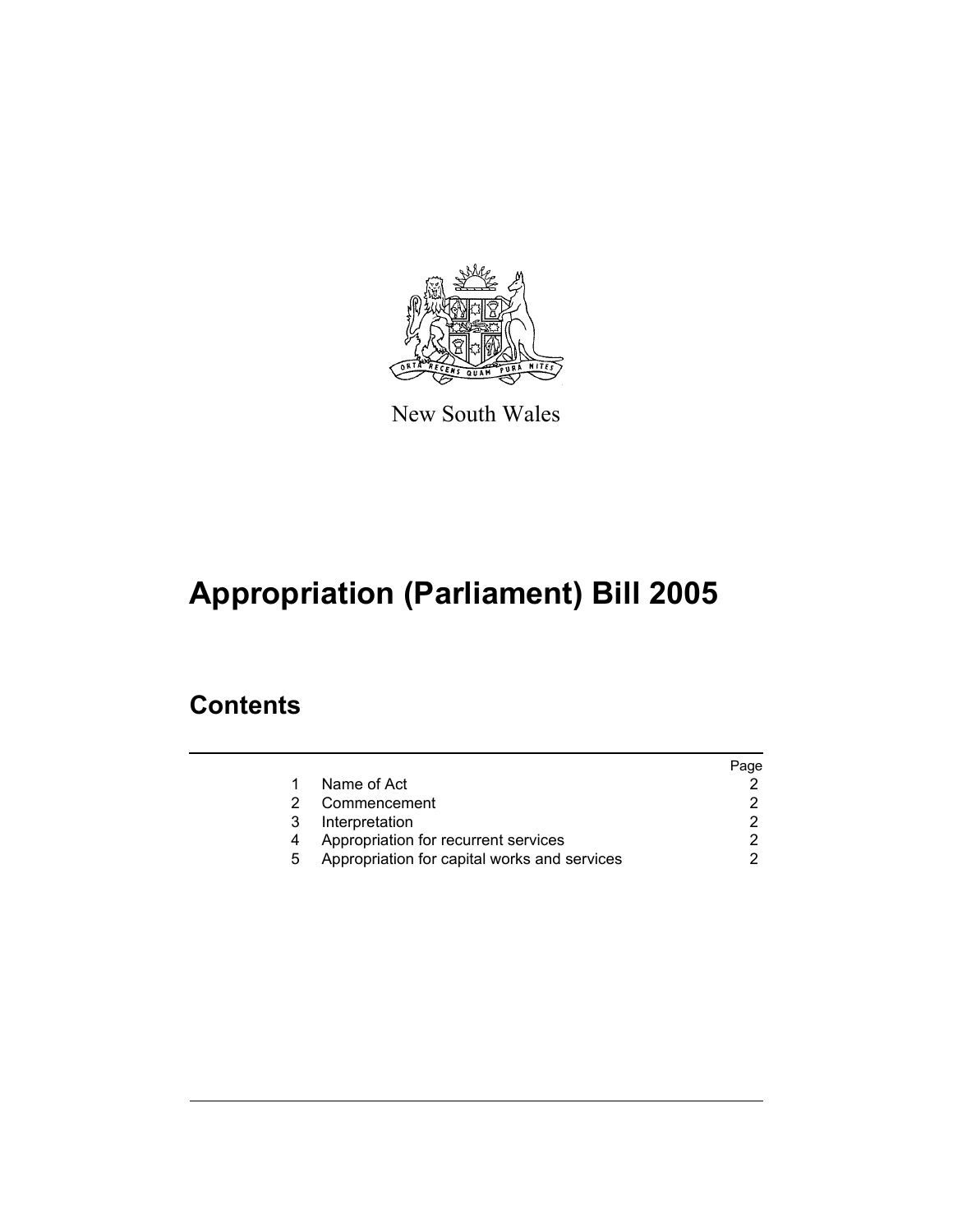*I certify that this PUBLIC BILL, which originated in the LEGISLATIVE ASSEMBLY, has finally passed the LEGISLATIVE COUNCIL and the LEGISLATIVE ASSEMBLY of NEW SOUTH WALES.*

> *Clerk of the Legislative Assembly. Legislative Assembly, Sydney, , 2005*



New South Wales

## **Appropriation (Parliament) Bill 2005**

Act No , 2005

An Act to appropriate out of the Consolidated Fund sums for the recurrent services and capital works and services of the Legislature for the year 2005–06.

*I have examined this Bill, and find it to correspond in all respects with the Bill as finally passed by both Houses.*

*Chairman of Committees of the Legislative Assembly.*